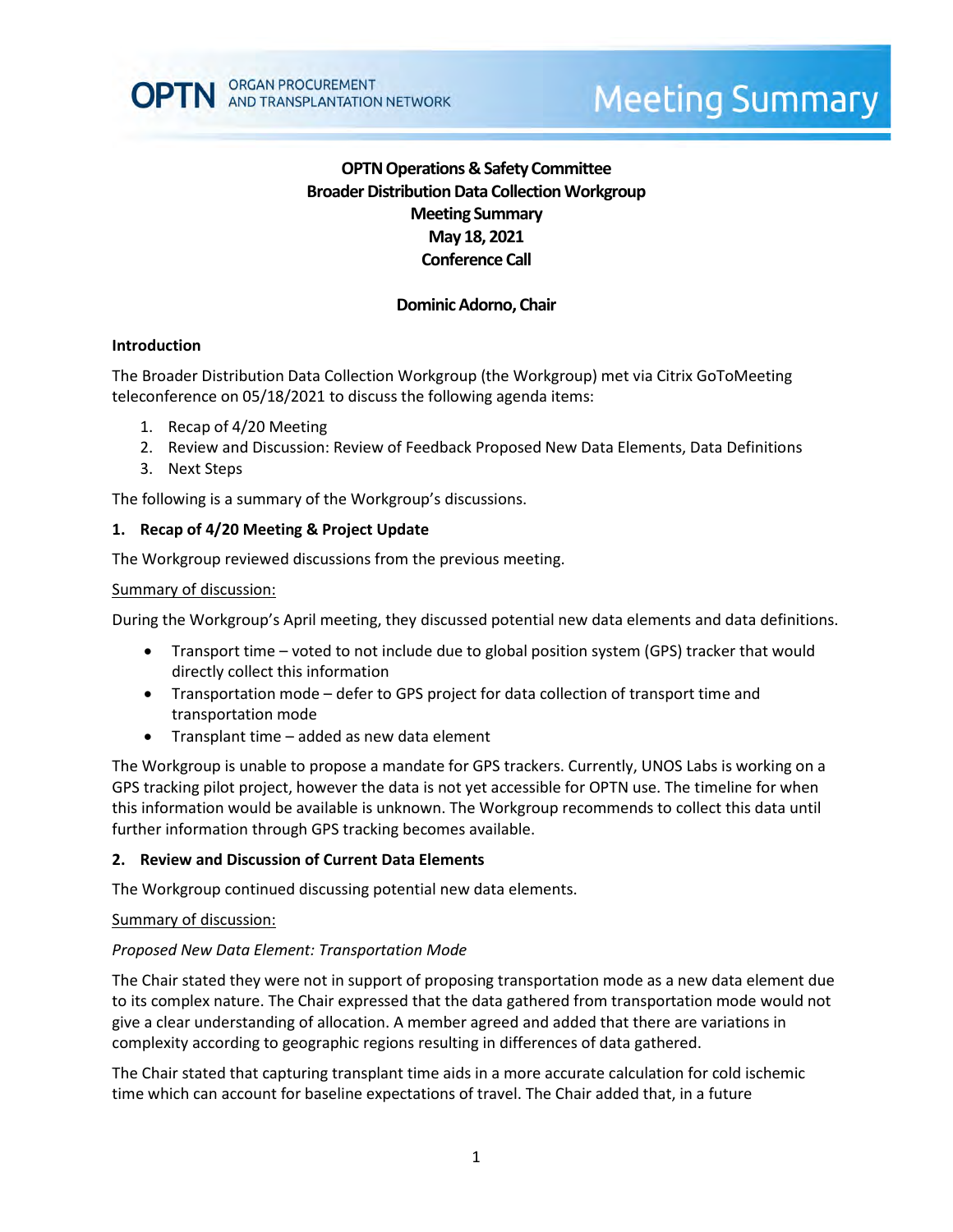development of this project, transportation mode can be assessed for situations where travel time is outside of the established baseline expectation.

The Workgroup agreed to exclude proposing transportation mode as a data element.

## *Proposed New Data Element: Transplant time (first anastomosis)*

The Chair stated that while date of implant is currently collected, time of implant (first anastomosis) will allow for a more accurate calculation of cold ischemic time. The Chair explained that cold ischemic time would be calculated from cross clamp to first anastomosis. A member agreed and added that their program captures transplant time in their electronic medical record, as well as time of reperfusion.

The Workgroup discussed where this data element would be added. Members suggested that this data element would best be captured when removing a patient on the waitlist.

## *Proposed New Data Element: Organ check-in time*

The Chair stated that organ check-in time is an important data element to propose collecting in order to have a more accurate capture of travel time. The Chair explained that some organs will wait at a transplant program due to scheduling logistics, which is not reflective of allocation. The Workgroup agreed organ check-in time is an important data element to collect.

The Workgroup discussed where this data element would be added. Members suggested that this data element would best be captured when removing a patient on the waitlist.

## Next Steps:

The Workgroup will finalize their recommendations. The Operations and Safety Committee will vote on a finalized proposal on June 10, 2021 to send to Summer 2021 Public Comment.